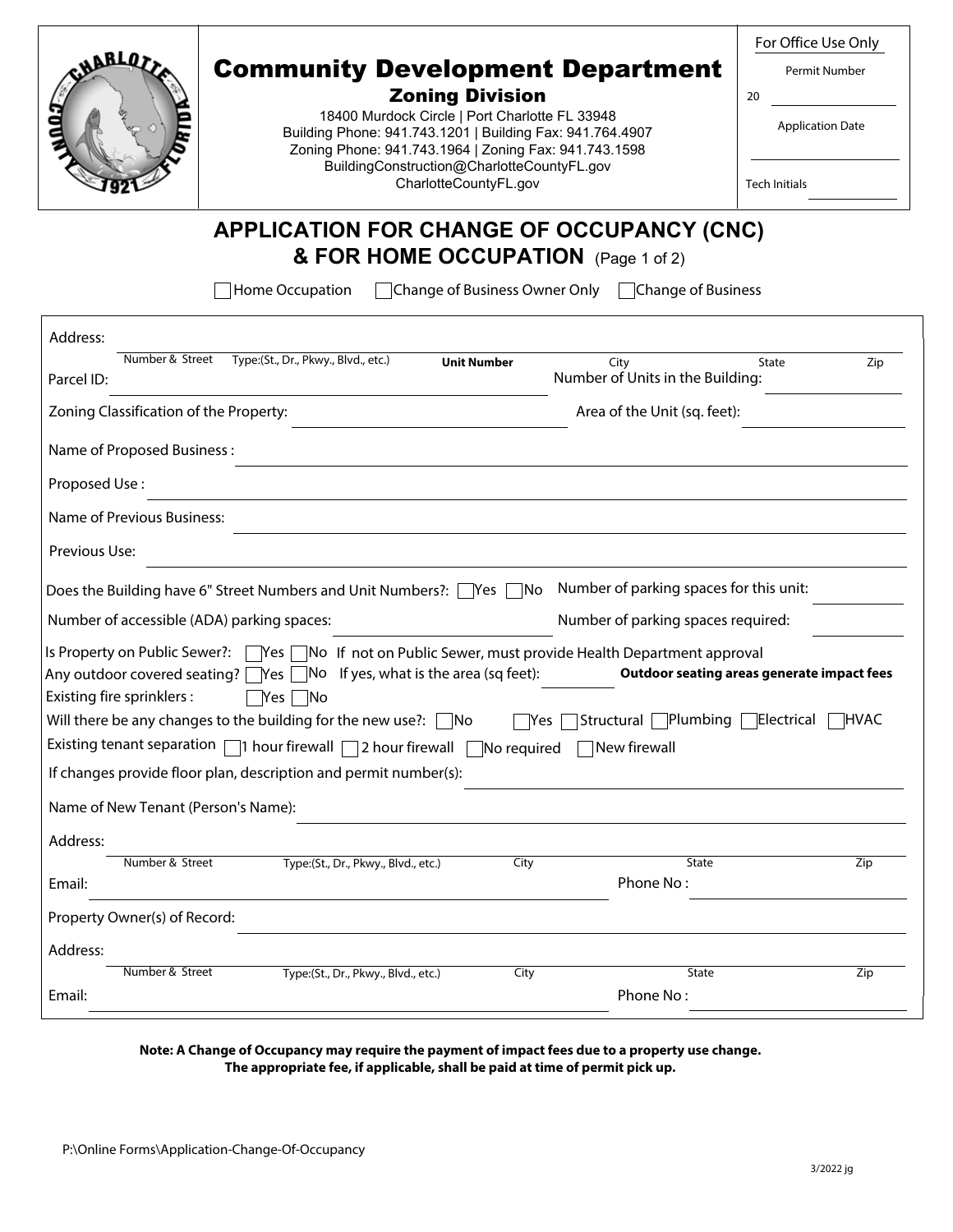



# Community Development Department

#### Zoning Division

18400 Murdock Circle | Port Charlotte FL 33948 Building Phone: 941.743.1201 | Building Fax: 941.764.4907 Zoning Phone: 941.743.1964 | Zoning Fax: 941.743.1598 BuildingConstruction@CharlotteCountyFL.gov CharlotteCountyFL.gov

| <b>Application Date</b> |  |
|-------------------------|--|

Permit Number

Tech Initials

20

## **APPLICATION FOR CHANGE OF OCCUPANCY (CNC) & FOR HOME OCCUPATION** (Page 2 of 2)

#### **Required Forms & Documents:**

#### ·**Application** (1 original signed): 2 pages

 ·**Building Floor Plan or Sketch** Existing AND Proposed Floor Plans illustrating building layout with dimensions and preferably to scale, entrances/exits and door widths for exterior doors and restrooms. Label on all rooms/areas within the building with the proposed use. Floor plans may be hand drawn, but must accurately depict the existing and proposed use of the building/unit. It is important that any proposed changes on the proposed floor plan, including structural, plumbing, electrical and mechanical (AC) are shown. Please provide information on building permits submitted for those changes. Provide tenant separation information including firewalls and rating

NOTE: Change of occupancy classification (change of use/CNC) must have information regarding the previous AND new use, occupant load, show compliance with Florida Building Code and life safety regulations. Plans from a licensed design professional (architect/engineer) may be required if submitted information and plans are not sufficiently detailed.

#### ·**Parking Lot Site Plan or Sketch**  ·**Signed Lease or Property Owner Consent Letter**

#### **Please Attach Site Plan of Building and Parking Lot, Building Sketch/Floor Plan, and Owner Consent Letter Please read the Commercial Business Guide for Change of Occupancy Process**

#### **NOTE**

A detailed narrative explaining the Home Occupation Business is required for a Home Occupation Business. A Letter of Determination from the Zoning Official is required for Substance Abuse Businesses.

**Owner's Authorization / Inspection Information**: If an applicant is not the property owner, the applicant must submit a notarized authorization giving the applicant the right to apply for this permit. When requesting an inspection, it is very important that the inspectors will be able to gain entrance to the premise. An inspector will not go into an open building containing valuables alone. Approximately three inspectors will arrive on the day you select to perform the following inspections: Electric, Fire and Zoning.

#### **Affidavit of Applicant**

 I, the undersigned, being first duly sworn, depose and say that I am the owner, attorney, attorney-in-fact, agent, lessee or representative of the owner(s) of the majority of the property described and which is the subject matter of the proposed application; that all answers to the questions in this application, and all sketches, data and other supplementary matters attached to and made a part of the application are honest and true to the best of my knowledge and belief. **I understand this application must be complete and accurate** before the application may be considered, **and that if I am not the owner of the property, I have a notarized authorization letter from the owner(s)** 

#### **Under penalties of perjury I declare that I have read the foregoing document and that facts stated are true, correct and in compliance with the applicable regulations.** F.S.92.525

| Applicant's Signature:    | Date: |  |
|---------------------------|-------|--|
| Applicant's Printed Name: |       |  |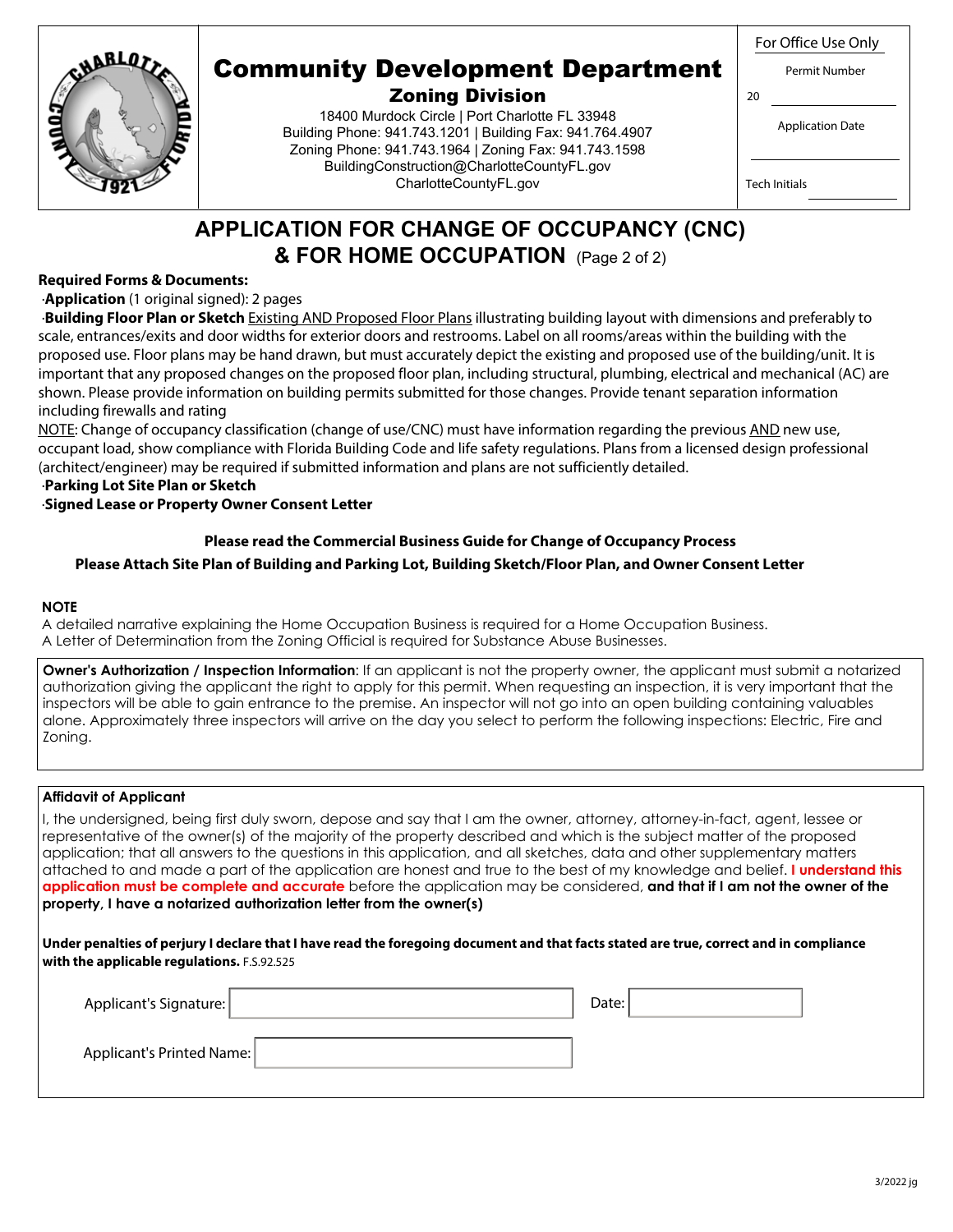| <b>NBBLOT</b>                                                                                                                                                         | <b>Community Development Department</b><br><b>Zoning Division</b><br>18400 Murdock Circle   Port Charlotte FL 33948<br>Building Phone: 941.743.1201   Building Fax: 941.764.4907<br>Zoning Phone: 941.743.1964   Zoning Fax: 941.743.1598<br>BuildingConstruction@CharlotteCountyFL.gov | For Office Use Only<br>Permit Number<br>20<br><b>Application Date</b> |  |  |
|-----------------------------------------------------------------------------------------------------------------------------------------------------------------------|-----------------------------------------------------------------------------------------------------------------------------------------------------------------------------------------------------------------------------------------------------------------------------------------|-----------------------------------------------------------------------|--|--|
| CharlotteCountyFL.gov<br><b>Tech Initials</b><br><b>Residential Affidavit for Home Occupations</b><br>as a business owner in Charlotte County, Florida and because my |                                                                                                                                                                                                                                                                                         |                                                                       |  |  |

| place of business is located within a residence I hereby agree to the following conditions per Charlotte County Ordinance Sec. 3-9-74. |  |
|----------------------------------------------------------------------------------------------------------------------------------------|--|
| $\n  Minor Home Oc unation \Box Major Homo Oc unation$                                                                                 |  |

The following conditions must be met and complied with by all operators of any home occupation. Minor Home Occupation Major Home Occupation

1) Home occupations shall be subordinate to the allowed principal residential use.

2) Home occupations shall be conducted only by a resident of the principal dwelling unit.

3) No more than twenty (20) percent of the gross floor area of a dwelling unit may be devoted to a home occupation.

4) The principal use of the dwelling unit shall at all times during the conduct of the home occupation remain residential.

5) Retail sales shall not be conducted on the premises, except via the internet, phone and mail.

6) No more than one (1) nonilluminated wall sign, not exceeding two (2) square feet in area, may be attached to the building. This sign must be on or next to the entrance.

7) There shall be no exterior indication that the dwelling is being used for any purpose other than a residence, other than an allowed sign. Examples of prohibited alterations include, but are not limited to, construction of parking lots, paving of required yards, or adding commercial-like lighting. 8) There shall be no outside storage of materials used in connection with the home occupation.

9) No equipment shall be used in connection with a home occupation which creates noise, vibration, glare, fumes, odors, electrical interference, or requires the storage of hazardous substances which are not typically incidental to a residential use.

10) Deliveries or pick-ups of items associated with home occupations shall generally be between the hours of 8:00 a.m. to 8:00 p.m.

11) Any operator of a home occupation must obtain, and keep current for as long as the home occupation is in operation, a business tax receipt from the Charlotte County Tax Collector, also known as the "local business tax receipt".

12) The following uses shall be prohibited from being operated as a home occupation.

 a. Any type of repair, assembly, or storage of vehicles or equipment (such as automobiles, motorcycles, marine engines, golf carts, lawn equipment or chain saws), or of large appliances, such as washing machines, dryers, and refrigerators, or any other work related to motor vehicles.

b. Any business where employees come to the site to be dispatched to other locations.

#### **(c) Minor home occupations.**

1) Minor home occupations include, but are not limited to, internet sales, professional or paraprofessional services, consulting, home-made crafting, artist studios, and home offices.

2) A minor home occupation is allowed without the need for a special exception provided it complies with all of the general conditions established above as well as all of the following conditions.

a. The minor home occupation shall register with the county.

b. No customers or clients may come to the home at any one (1) time.

c. Employees from outside the home are prohibited.

#### **(d) Major home occupations.**

(1). A major home occupation may be allowed as a special exception use provided it complies with all of the general conditions established above as well as all of the following conditions and any conditions that may be added by the BZA.

a. No more than two (2) customers or clients may visit the home at any one (1) time.

 b. Customers or clients may visit the home for purposes related to the home occupation between the hours of 8:00 a.m. and 8:00 p.m., unless different hours of operation are set by the special exception.

 c. In addition to residents of the home employed in the home occupation, the board of zoning appeals may approve additional employees from outside of the home.

d. Additional off-street parking spaces may be required by the BZA.

 e. The granting of a special exception to conduct a major home occupation shall be automatically conditioned upon continued compliance with all the requirements of this section. Failure of the operator to meet these requirements shall empower the BZA to revoke the special exception after notice and a public hearing.

 f. The approval of a special exception for a major home occupation shall expire upon termination of the home occupation or a change in residency, whichever occurs first.

(2). Riding lessons in RE zoning district.

- a. The property must be located in the rural service area.
- b. No more than five (5) students at a time are receiving riding instructions.

c. Shall also conform subsections (d)(2)b. --f.

d. An accessory tack shop may be permitted.

 **Under penalties of perjury I declare that I have read the foregoing document and that facts stated are true, correct and in compliance with the applicable regulations.** F.S.92.525

Applicant's Signature: Date: Date: Date: Date: Date: Date: Date: Date: Date: Date: Date: Date: Date: Date: Date: Date: Date: Date: Date: Date: Date: Date: Date: Date: Date: Date: Date: Date: Date: Date: Date: Date: Date: D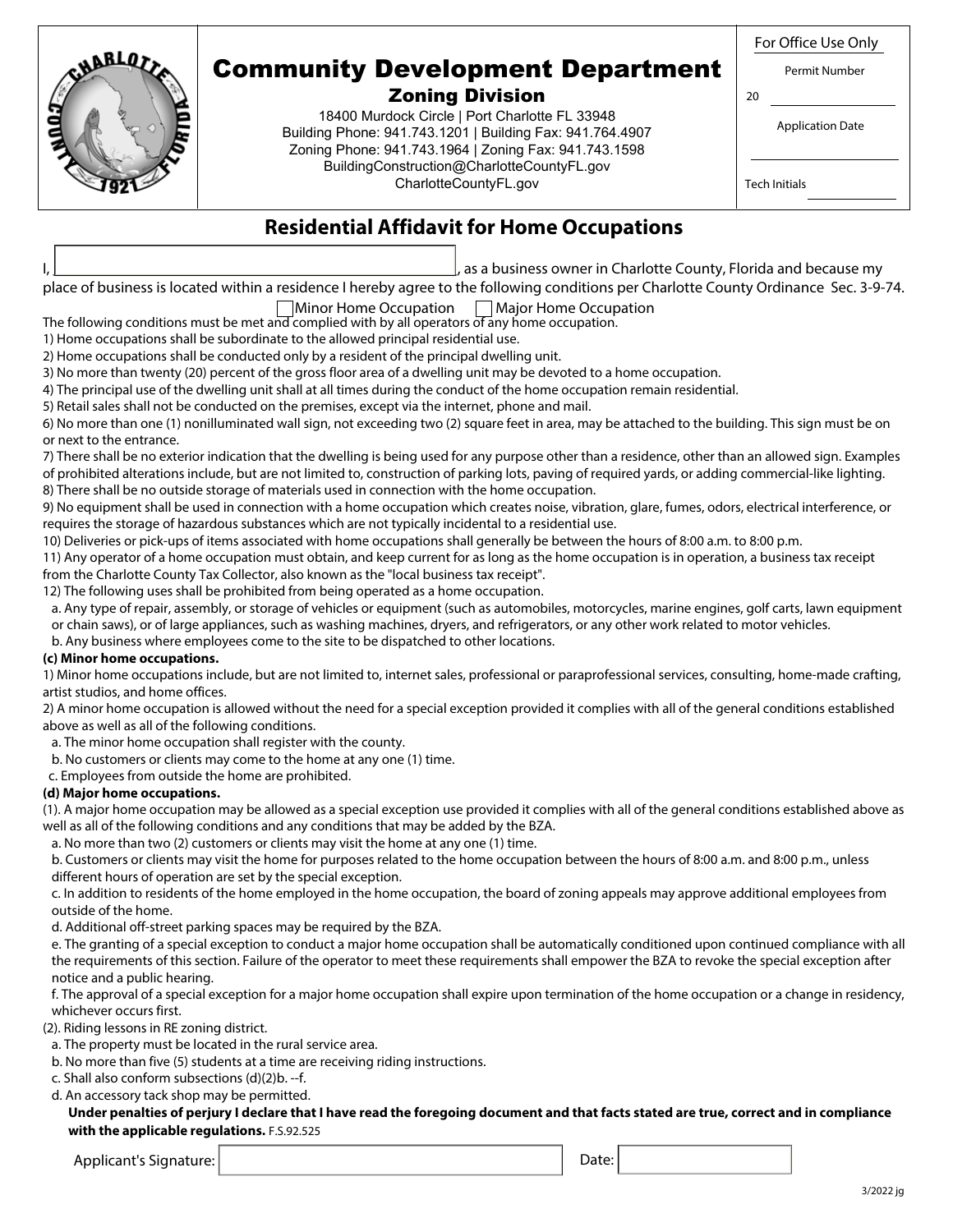## Permit Number



# Community Development Department

Zoning Division 18400 Murdock Circle | Port Charlotte FL 33948 Building Phone: 941.743.1201 | Building Fax: 941.764.4907 Zoning Phone: 941.743.1964 | Zoning Fax: 941.743.1598 BuildingConstruction@CharlotteCountyFL.gov CharlotteCountyFL.gov

Application Date

Tech Initials

20

## **Commercial Business Guide: Commercial Name Change (CNC) or Change of Occupancy**

(Page 1 of 2)

Charlotte County is "Open for Business!" It's a great place to own and operate one and we want to help you succeed. Like every local government, we have rules and regulations that business owners must follow. This guide's purpose is to answer the most commonly asked questions that one may have when starting a new business. Hopefully, this guide will make the process a little easier.

## **STEP 1: Before signing the lease, please verify zoning and building requirements.**

Please make yourself aware of what is, and is not, allowed for the business you are going to operate by checking on zoning requirements. Each zoning district has different requirements. Commercial General (CG), which is the most restrictive of the zoning classifications, does not allow the outdoor display of merchandise or certain types of businesses. Additionally, some properties are part of DRI's (Developments of Regional Impact) or Overlay Zones in which additional regulations must be met.

To verify the zoning district and if the business is allowed, please contact the Zoning Section at 941.743.1964 or PlanningZoning@CharlotteCountyFL.gov. If you already know the zoning district and want to review the allowable uses, please visit the county's website at www.CharlotteCountyFL.gov and use the search button for the Code of Laws & Ordinances. The Zoning Ordinance is Chapter 3-9 of the Code.

## **STEP 2:** Verify Sewer or Septic Tank Service.

If the building is served by a septic tank, please provide evidence of Health Department for approval.

## **STEP 3:** Apply for a CNC (Commercial Name Change) Permit (a.k.a. "Change of Occupancy").

This permit/process is required for any business that is about to occupy a new building or location. The process is also required by the Florida Building Code. The Change of Occupancy Application form can be found on the Forms & Documents page of our website under the "Zoning Forms & Documents" heading.

- □ Pay the application fee of \$101.
- □ Application form completed.
- $\square$  Attach a building floor plan or sketch, both current and proposed as requested in the application form.
- □ Attach a parking lot site plan or sketch.
- $\square$  Page 2 of the application form must be signed.
- $\square$  Attach a copy of the property owner consent letter (if rented).

## **STEP 4: Application Review & Approval**

The following are part of the CNC/Change of Occupancy application review and inspection process:

## •**Zoning Section – Review:**

- 1. Review that the business use is allowable in the zoning district.
- 2. Review if any impact fees are required to be paid.

## •**Building Construction Division – Review:**

- 1. Review of compliance with Florida Building Code for life safety and accessibility.
- 2. Review that any alterations have been performed with the required permit.

## •**Fire/EMS – Review:**

1. Review of compliance with NFAP requirements.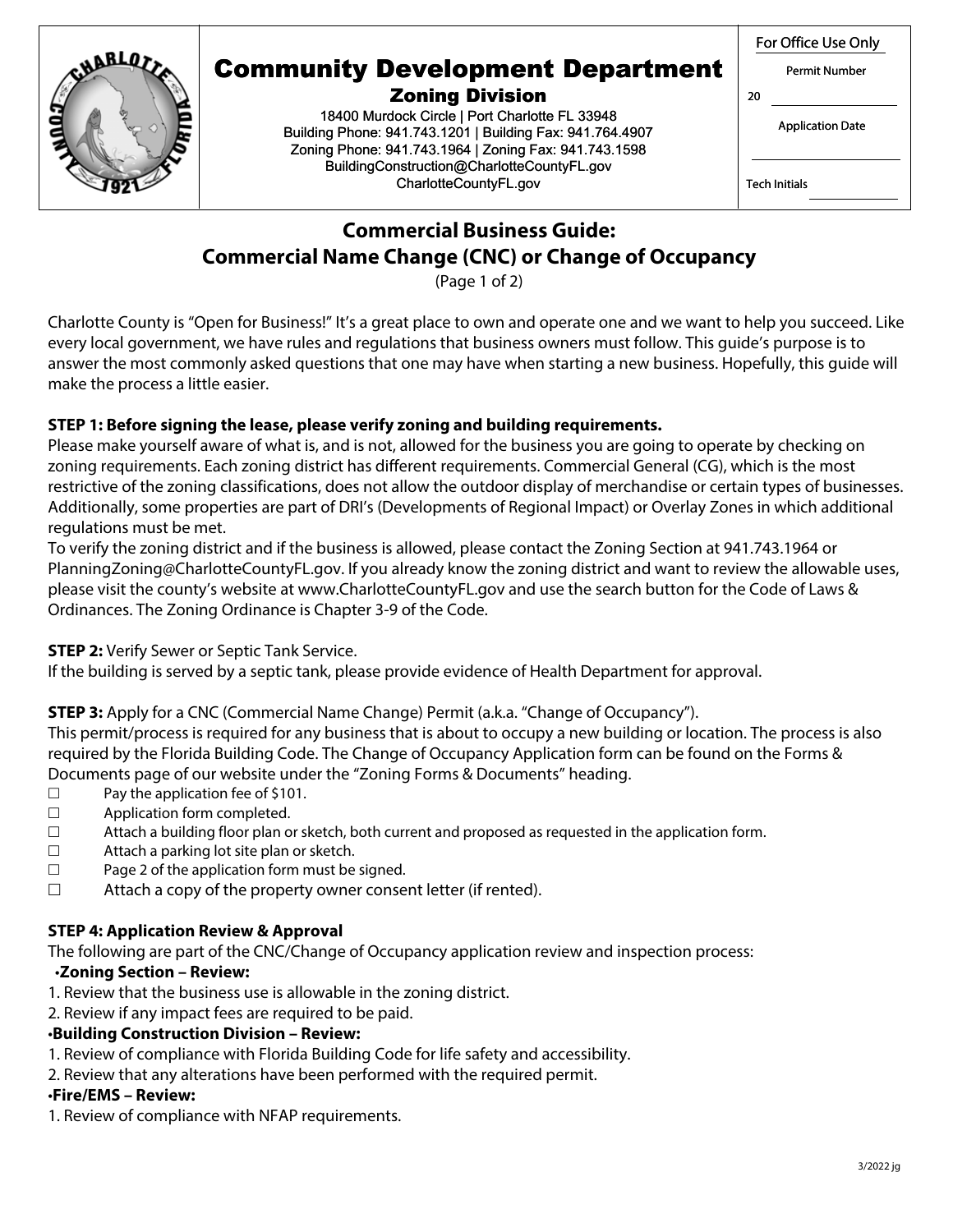For Office Use Only



## Community Development Department

## Zoning Division

18400 Murdock Circle | Port Charlotte FL 33948 Building Phone: 941.743.1201 | Building Fax: 941.764.4907 Zoning Phone: 941.743.1964 | Zoning Fax: 941.743.1598 BuildingConstruction@CharlotteCountyFL.gov CharlotteCountyFL.gov

Permit Number

Application Date

Tech Initials

20

## **Commercial Business Guide: Commercial Name Change (CNC) or Change of Occupancy**

(Page 2 of 2)

**STEP 5:** Issuance of CNC Permit and Scheduling & Passing of Inspections:

Once the CNC is issued, please visit the Tax Collector's Office to apply for your BTR (Business Tax Receipt). Next, if ready, please schedule the following inspections (see Permit/Inspections Job Card for the list of required inspections):

#### •**Zoning/Code Compliance Inspector – Zoning Final Inspection:**

1. Verification that the street number is properly posted on the building and the unit number (if applicable) is posted on the door.

2. Verification that there is parking as required for the use proposed and that handicap parking spaces and signage is present.

3. Verification that the business has obtained a current BTR from the Tax Collector's Office.

4. Verification that there are no unpermitted or prohibited signs or banners installed.

#### •**Fire Inspector – Fire-Commercial Change of Occupancy Inspection:**

- 1. Verification that the type of occupancy proposed is correct.
- 2. Verification that the exit(s) and other doors are accessible and operational.
- 3. Verification that the exit light(s) and emergency lighting are operational.
- 4. Verification that fire alarms and/or fire sprinklers (if required) are operational and certified.
- 5. Verification that fire extinguishers/extinguishing systems are in place, operational and certified.
- 6. Verification that grease hoods/suppression systems are in place, operational and certified (if required).
- 7. Verification that applicable requirements for daycare centers/health care centers are met (where applicable)

 8. Verification of a minimum of one 2A10BC fire extinguisher for every 3000 square feet (75 feet of travel space) are in place and certified by an extinguisher company.

9. Verification of the presence of exit signs and emergency lights. The need for these is determined on the basis of the requirements of the NFPA (National Fire Protection Association). The determination is made at the time of the inspection with no penalty to the applicant.

10. At the time of inspection, the occupant will be notified if any other code compliance will be required according to the type of use.

## •**Electrical Inspector – Electrical Final Inspection:**

1. Verification that the electrical system meets code and will that no work has been done without permits first being obtained.

2. Verification that the existing electrical system is safe for the employees and customers.

**STEP 6: Obtain Your Certificate of Occupancy.** After all inspections have passed, contact the Building Construction Division the next day after 11 am to obtain your CO (Certificate of Occupancy).

## **IMPORTANT CONTACTS**

Zoning Section: 941.743.1964 Building Construction Division: 941.743.1201 Code Compliance Section: 941.743.1201 Tax Collector's Office: 941.743.1350 or 941.681.3710 Florida Department of Health for Charlotte County: 941.624.7200 Florida Department of Transportation: 941.255.7426